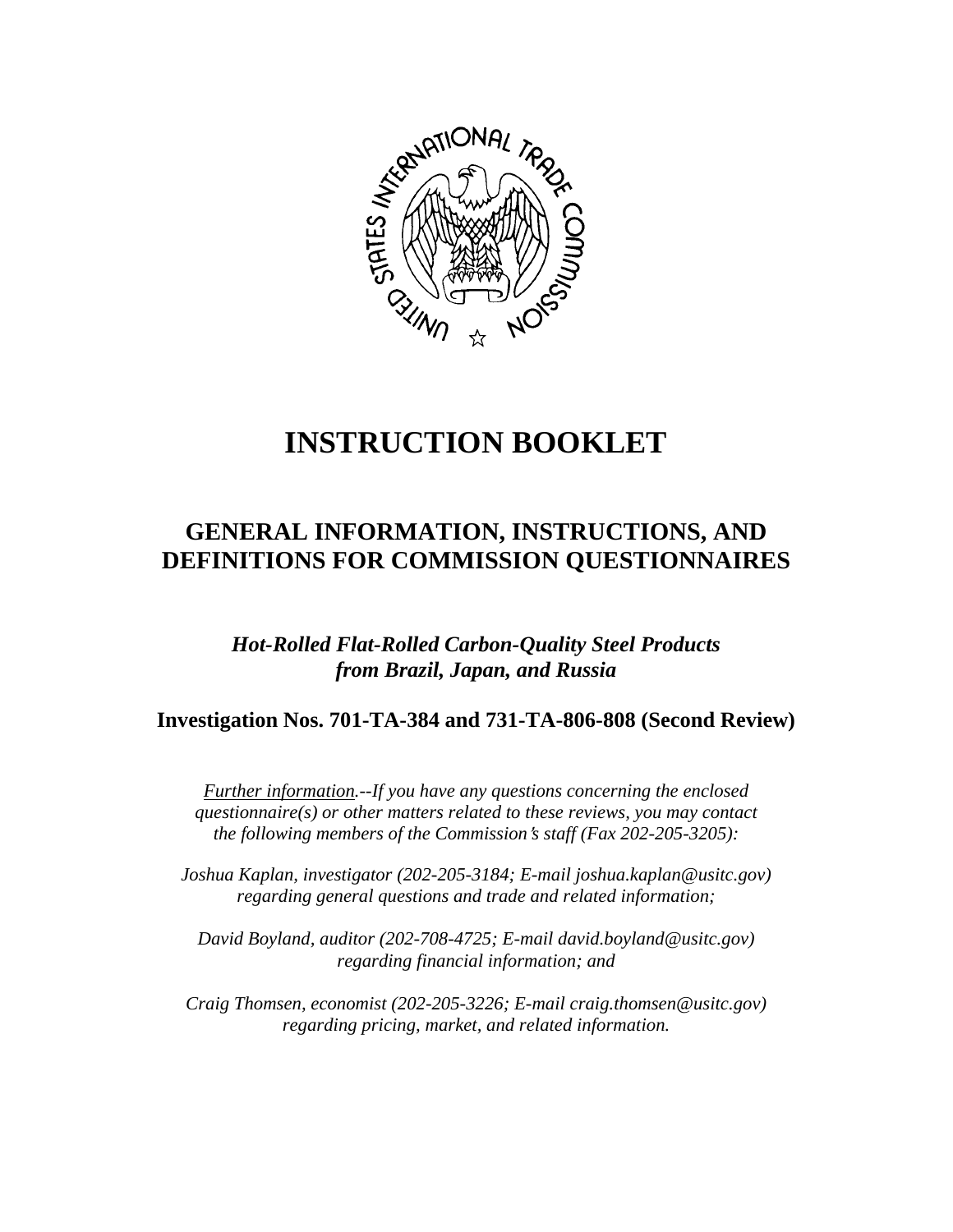#### **GENERAL INFORMATION**

*Background*.-- On June 29, 1999, the Department of Commerce (Commerce) issued an antidumping duty order on imports of hot-rolled steel products from Japan (64 F.R. 34778). Effective July 6, 1999, Commerce suspended the countervailing duty and antidumping duty investigations on such imports from Brazil (64 F.R. 38792 and 38797, July 19, 1999) and, effective July 12, 1999, Commerce suspended the antidumping duty investigation on such imports from Russia (64 F.R. 38642, July 19,1999). Subsequent to the termination of the suspension agreement with respect to the antidumping duty investigation on imports of hot-rolled steel products from Brazil (67 F.R. 6226, February 11, 2002), Commerce issued an antidumping duty order on such imports (67 F.R. 11093, March 12, 2002). Effective September 26, 2004, Commerce terminated the suspension agreement with respect to the countervailing duty investigation on such imports from Brazil and issued a countervailing duty order on such imports (69 F.R. 56040).

On May 3, 2004, the Commission instituted reviews pursuant to section 751(c) of the Tariff Act of 1930 (19 U.S.C. § 1675(c)) (the Act) to determine whether revocation of the orders and termination of the suspension agreement would be likely to lead to continuation or recurrence of material injury to the domestic industry within a reasonably foreseeable time (69 F.R. 24189). Following five year reviews by Commerce and the Commission, effective May 12, 2005, Commerce issued a continuation of the countervailing duty order on hot-rolled steel from Brazil (70 F.R. 30417, May 26, 2005), the antidumping duty orders on hot-rolled steel from Brazil and Japan (70 FR 30413, May 26, 2005), and the suspended investigation on imports of hot-rolled steel from Russia (70 F.R. 32571, June 3, 2005).

On April 1, 2010, the Commission instituted reviews pursuant to section 751(c) of the Tariff Act of 1930 (19 U.S.C. § 1675(c)) (the Act) to determine whether revocation of the orders and termination of the suspension agreement would be likely to lead to continuation or recurrence of material injury to the domestic industry within a reasonably foreseeable time (75 F.R. 16504). Each order and suspension agreement for which the Commission and Commerce make affirmative determinations will remain in place. If the Commission makes a negative determination on a particular order or suspension agreement, the Department of Commerce will revoke that order or terminate that suspension agreement.

Questionnaires and other information pertinent to these reviews are available at **http://www.usitc.gov/trade\_remedy/731\_ad\_701\_cvd/investigations/2010/hot\_rolled\_steel\_ br** jp ru//reviewphase.htm Address all correspondence to the United States International Trade Commission, Washington, DC 20436. Hearing-impaired individuals can obtain information regarding these reviews via the Commission's TDD terminal (202-205-1810).

*Due date of questionnaire(s)*.—Except where instructed otherwise, return the completed questionnaire(s) to the United States International Trade Commission by no later than January 10, 2011. **Certain sections of the U.S. producers' questionnaire pertaining to 2010 data are to be submitted in a separate filing by February 7, 2011** (these sections have been identified in the producer questionnaire). Use of an overnight mail service may be necessary to ensure that your response actually reaches the Commission by January 10. Please make sure the completed questionnaire is sent to the attention of Joshua Kaplan (U.S. Producer, Importer, and Foreign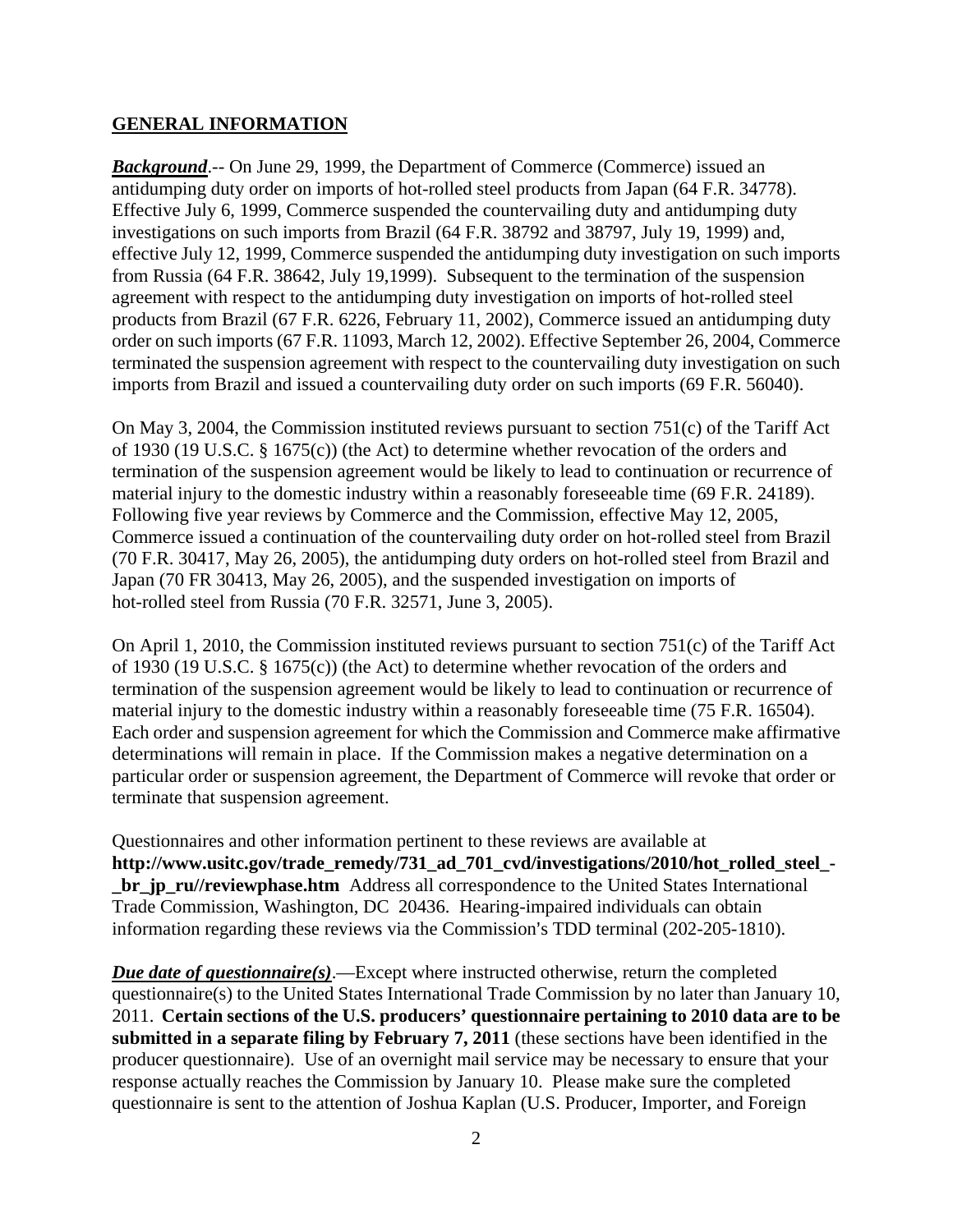Producer questionnaires) or Craig Thomsen (Purchaser questionnaires). **Return only one copy of the completed questionnaire(s), but please keep a copy for your records so that you can refer to it if the Commission staff contacts you with any questions during the course of the reviews.**

*Service of questionnaire response(s)*.--In the event that your firm is a party to these reviews, you are required to serve a copy of the questionnaire(s), once completed, on parties to the proceeding that are subject to administrative protective order (see 19 CFR  $\S 207.7$ ). A list of such parties is maintained by the Commission's Secretary and may be obtained by calling 202-205-1803. A certificate of service must accompany the copy of the completed questionnaire(s) you submit (see 19 CFR § 207.7).

*Confidentiality*.--The commercial and financial data furnished in response to the enclosed questionnaire(s) that reveal the individual operations of your firm will be treated as confidential by the Commission to the extent that such data are not otherwise available to the public and will not be disclosed except as may be required by law (see 19 U.S.C.  $\S$  1677f). Such confidential information will not be published in a manner that will reveal the individual operations of your firm; however, nonnumerical characterizations of numerical business proprietary information (such as discussion of trends) will be treated as confidential business information only at the request of the submitter for good cause shown.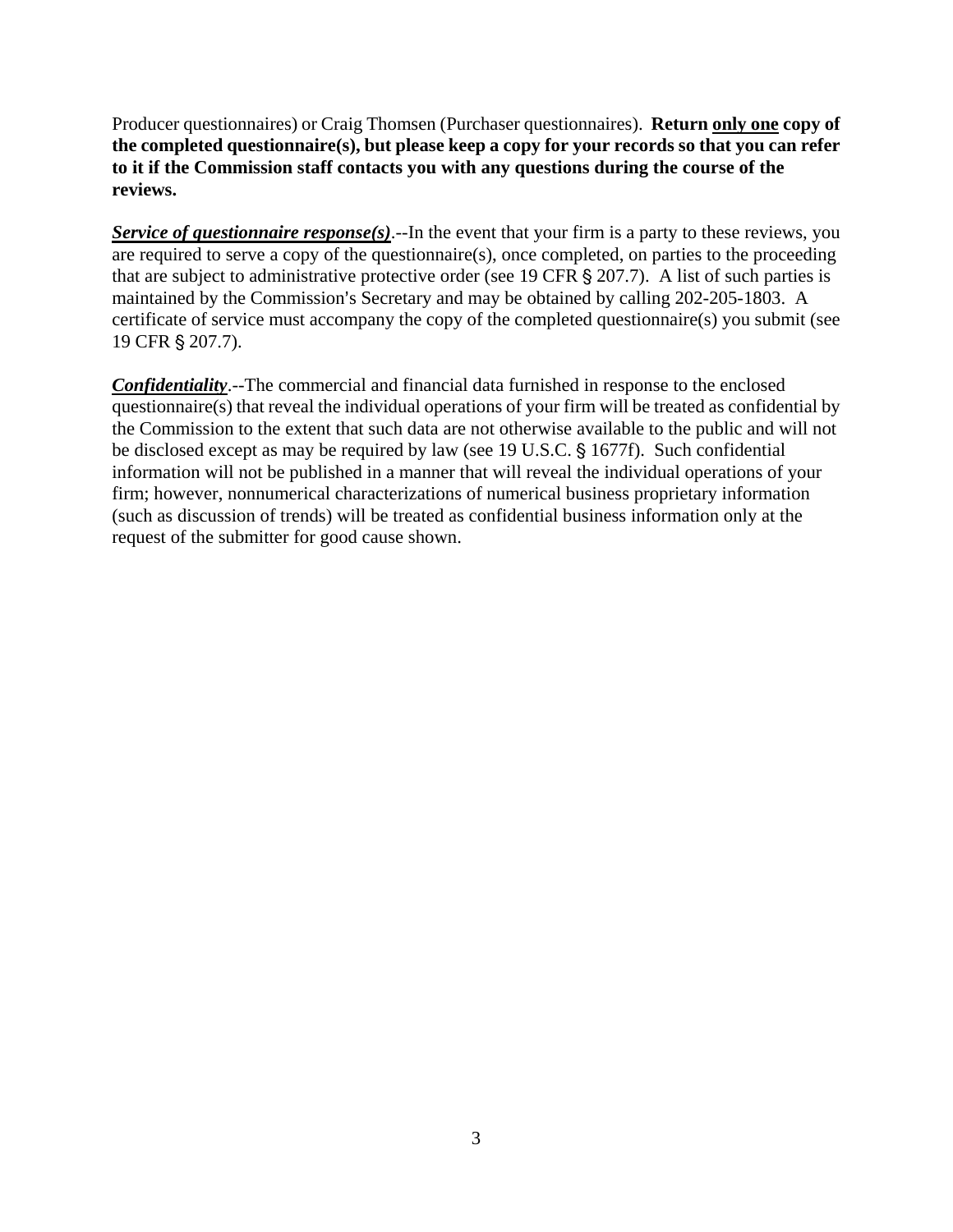## **GENERAL INFORMATION--***Continued*

*Verification***.--The information submitted in the enclosed questionnaire(s) is subject to audit and verification by the Commission. To facilitate possible verification of data, please keep all your workpapers and supporting documents used in the preparation of the questionnaire response(s).**

*Release of information*.--The information provided by your firm in response to the questionnaire(s), as well as any other business proprietary information submitted by your firm to the Commission in connection with the reviews, may become subject to, and released under, the administrative protective order provisions of the Tariff Act of 1930 (19 U.S.C. § 1677f) and section 207.7 of the Commission's Rules of Practice and Procedure (19 CFR  $\S$  207.7). This means that certain lawyers and other authorized individuals may temporarily be given access to the information for use in connection with these reviews or other import-injury proceedings or reviews conducted by the Commission on the same or similar merchandise; those individuals would be subject to severe penalties if the information were divulged to unauthorized individuals.

## **INSTRUCTIONS**

*Answer all questions*.--Do not leave any question or section blank unless a questionnaire expressly directs you to skip over certain questions or sections. If the answer to any question is "none," write "none." If information is not readily available from your records in exactly the **form requested, furnish carefully prepared estimates--designated as such by the letter E<sup>"</sup>--and explain the basis of your estimates**. Answers to questions and any necessary comments or explanations should be supplied in the space provided or on separate sheets attached to the appropriate page of the questionnaire(s). If your firm is completing more than one questionnaire in connection with these reviews (i.e., a producer, importer, and/or purchaser questionnaire), you need not respond to duplicated questions in the questionnaires.

*Consolidate all U.S. establishments.*--Report the requested data for your establishment(s) located in the United States. **Firms operating more than one establishment should combine the data for all establishments into a single report.**

*Filing instructions*.—Questionnaires may be filed either electronically or in paper form.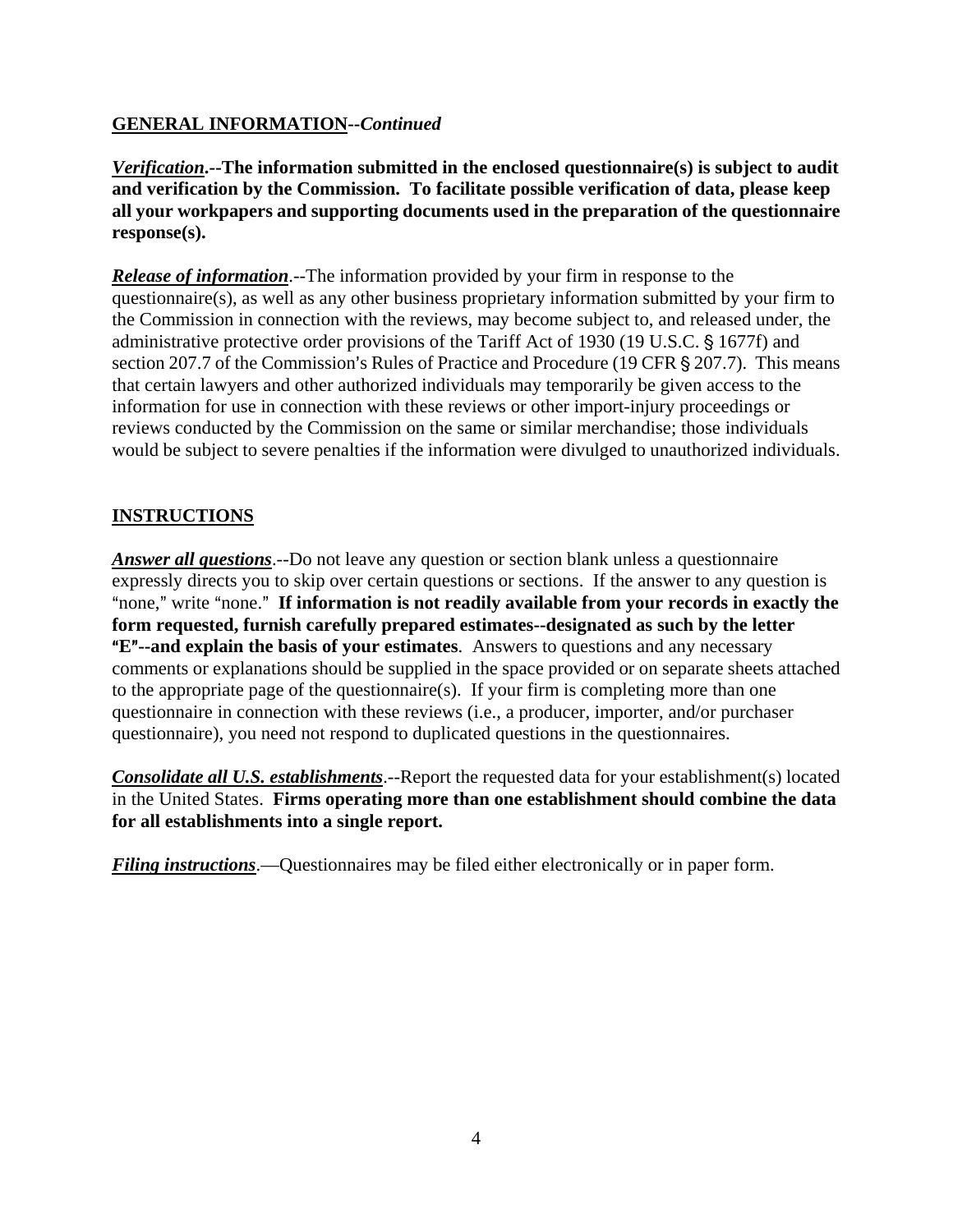#### **INSTRUCTIONS--***Continued*

## **OPTIONS FOR FILING**

This questionnaire is available as a "fillable" form in MS Word format on the Commission's website at

**http://www.usitc.gov/trade\_remedy/731\_ad\_701\_cvd/investigations/2010/hot \_rolled\_steel\_-\_br\_jp\_ru//reviewphase.htm**.

 *Please do not attempt to modify the format or permissions of the questionnaire document*. You may complete the questionnaire and submit it, electronically, or you may print it out and submit it in paper form, as described below:

**• Compact disc (CD)**.—Copy your questionnaire onto a CD, include a signed certification page (page 1) (either in paper form or scanned PDF copied onto CD), and mail to the address above. *It is strongly recommended that you use an overnight mail service. U.S. mail sent to government offices undergoes additional processing which not only results in substantial delays in delivery but may also damage CDs.* 

**• E-mail**.—E-mail your questionnaire to the investigator identified on page 1 of the Instruction Booklet; include a scanned PDF of the signed certification page (page 1). Type the following in the e-mail subject line: BPI Questionnaire, **INV. NO. 701-384**. *Please note that submitting your questionnaire by e-mail may subject your firm's business proprietary information to transmission over an unsecure environment and to possible disclosure. If you choose this option, the Commission warns you that any risk involving possible disclosure of such information is assumed by the submitter and not by the Commission.* 

**• Fax**.—Fax to 202.205.3205.

**• Overnight mail service**.—Mail to the following address:

## **United States International Trade Commission Office of Investigations, Room 615 500 E Street SW Washington, DC 20024**

**• U.S. mail**.—Mail to the address above, but use zip code 20436. *This option is not recommended. U.S. mail sent to government offices undergoes additional processing to screen for hazardous materials; this additional processing results in substantial delays in delivery.* 

Note: If you are a party to the proceeding, and service of the questionnaire is required, such service should be made in paper form.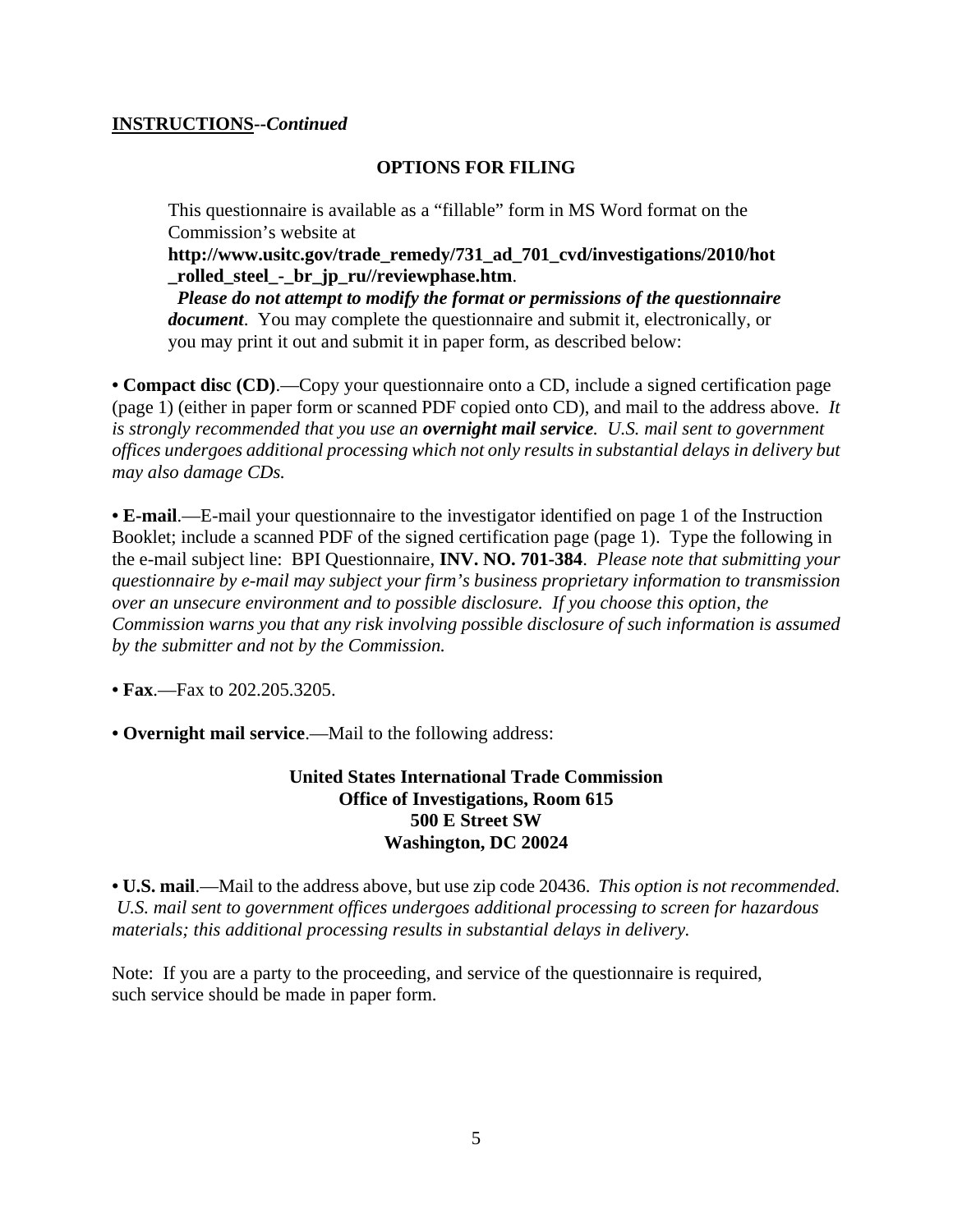#### **DEFINITIONS**

 $\overline{a}$ 

#### *Hot-Rolled Flat-Rolled Carbon-Quality Steel Products ("hot-rolled steel")* –

For purposes of these orders, the products covered are hot-rolled flat-rolled carbon-quality steel products of a rectangular shape, of a width of 0.5 inch or greater, neither clad, plated, nor coated with metal and whether or not painted, varnished, or coated with plastics or other non-metallic substances, in coils (whether or not in successively superimposed layers) regardless of thickness, and in straight lengths, of a thickness less than 4.75 mm and of a width measuring at least 10 times the thickness. Universal mill plate (i.e., flat-rolled products rolled on four faces or in a closed box pass, of a width exceeding 150 mm but not exceeding 1250 mm and of a thickness of not less than 4 mm, not in coils and without patterns in relief) of a thickness not less than 4.0 mm is not included within the scope of these investigations. Specifically included in this scope are vacuum degassed, fully stabilized (commonly referred to as interstitial-free ("IF")) steels, high strength low alloy ("HSLA") steels, and the substrate for motor lamination steels. IF steels are recognized as low carbon steels with micro-alloying levels of elements such as titanium and/or niobium added to stabilize carbon and nitrogen elements. HSLA steels are recognized as steels with micro-alloying levels of elements such as chromium, copper, niobium, titanium, vanadium, and molybdenum. The substrate for motor lamination steels contains micro-alloying levels of elements such as silicon and aluminum. $<sup>1</sup>$ </sup>

Steel products to be included in the scope of these orders, regardless of Harmonized Tariff Schedule of the United States ("HTSUS") definitions, are products in which: (1) iron predominates, by weight, over each of the other contained elements; (2) the carbon content is 2 percent or less, by weight; and (3) none of the elements listed below exceeds the quantity, by weight, respectively indicated: 1.80 percent of manganese, or 1.50 percent of silicon, or 1.00 percent of copper, or 0.50 percent of aluminum, or 1.25 percent of chromium, or 0.30 percent of cobalt, or 0.40 percent of lead, or 1.25 percent of nickel, or 0.30 percent of tungsten, or 0.012 percent of boron, or 0.10 percent of molybdenum, or 0.10 percent of niobium, or 0.41 percent of titanium, or 0.15 percent of vanadium, or 0.15 percent of zirconium. All products that meet the

<sup>&</sup>lt;sup>1</sup> Hot-rolled steel imported under the following statistical reporting numbers of the Harmonized Tariff Schedule of the United States (HTSUS): 7208.10.1500, 7208.10.3000, 7208.10.6000, 7208.25.3000, 7208.25.6000, 7208.26.0030, 7208.26.0060, 7208.27.0030, 7208.27.0060, 7208.36.0030, 7208.36.0060, 7208.37.0030, 7208.37.0060, 7208.38.0015, 7208.38.0030, 7208.38.0090, 7208.39.0015, 7208.39.0030, 7208.39.0090, 7208.40.6030, 7208.40.6060, 7208.53.0000, 7208.54.0000, 7208.90.0000, 7210.70.3000, 7210.90.9000, 7211.14.0030, 7211.14.0090, 7211.19.1500, 7211.19.2000, 7211.19.3000, 7211.19.4500, 7211.19.6000, 7211.19.7530, 7211.19.7560, 7211.19.7590, 7212.40.1000, 7212.40.5000, 7212.50.0000. Hot-rolled flat-rolled carbon-quality steel covered by these orders, including: vacuum degassed, fully stabilized; high strength low alloy; and the substrate for motor lamination steel may also enter under the following tariff numbers: 7225.11.0000, 7225.19.0000, 7225.30.3050, 7225.30.7000, 7225.40.7000, 7225.99.0090, 7226.11.1000, 7226.11.9030, 7226.11.9060, 7226.19.1000, 7226.19.9000, 7226.91.5000, 7226.91.7000, 7226.91.8000, 7226.99.0000, and 7226.99.0180. Although the HTSUS subheadings are provided for convenience and customs purposes, the written description of the merchandise under order is dispositive.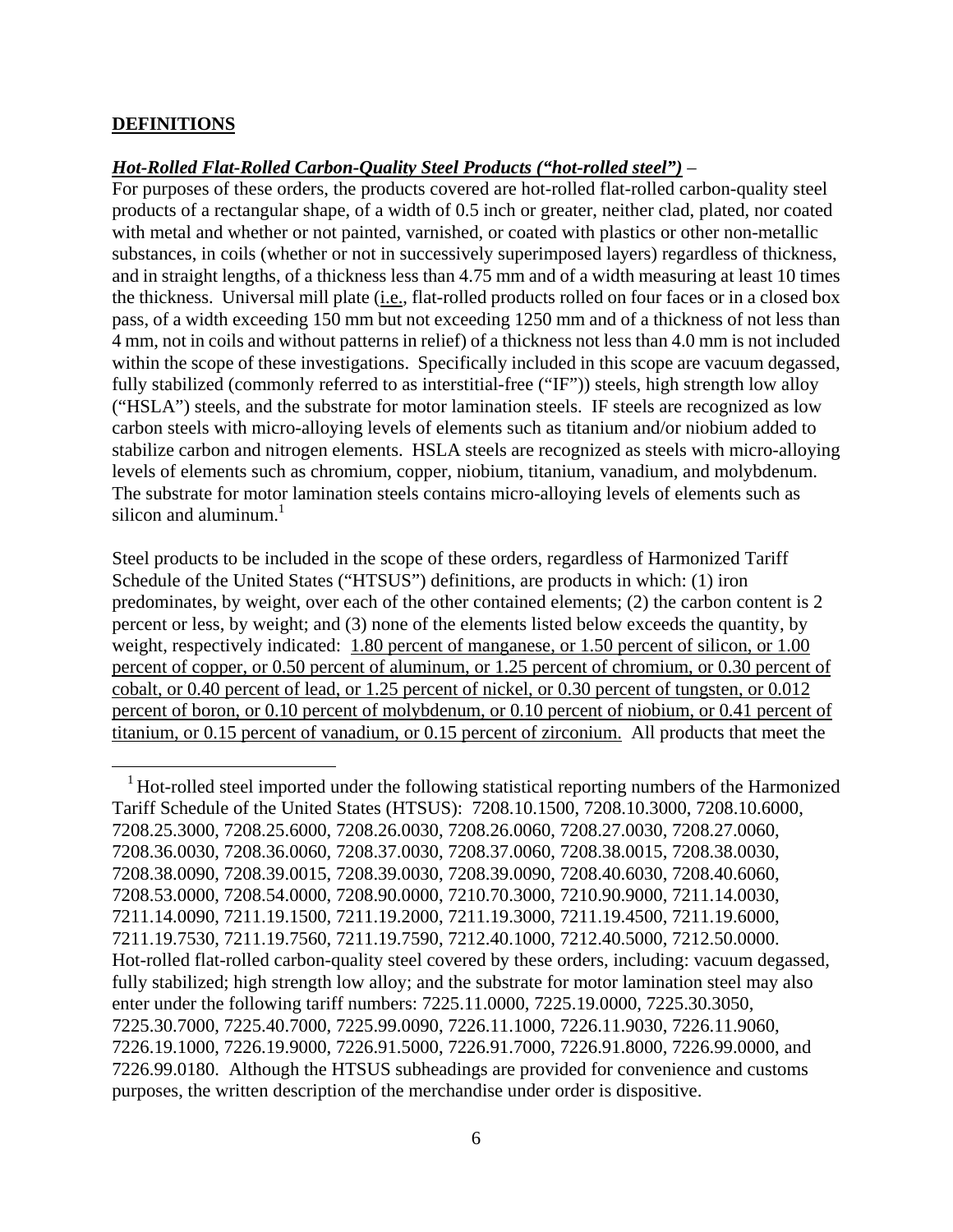physical and chemical description provided above are within the scope of this order unless otherwise excluded.

*Exclusions* ---The following products, by way of example, are outside and/or specifically excluded from the scope of these reviews:

*Group A* -- Alloy hot-rolled steel products in which at least one of the chemical elements exceeds those listed above (including e.g., ASTM specifications A543, A387, A514, A517, and A506); SAE/AISI grades of series 2300 and higher; Ball bearing steels, as defined in the HTSUS; Tool steels, as defined in the HTSUS; Silico-manganese (as defined in the HTSUS) or silicon electrical steel with a silicon level exceeding 1.50 percent; ASTM specifications A710 and A736; and USS abrasion-resistant steels (USS AR 400, USS AR 500).

*Group B* -- Finally, the following specified products are excluded.

1. Hot-rolled steel coil which meets the following chemical, physical and mechanical specifications:

|                 | Mn           |                      | ◡             | Si         | ີ               | Ċu              | Ni                |
|-----------------|--------------|----------------------|---------------|------------|-----------------|-----------------|-------------------|
| $0.10 - 0.14\%$ | $0.90\%$ Max | $\pm 0.025\%$<br>Max | 0.005%<br>Max | 0.30-0.50% | $0.50 - 0.70\%$ | $0.20 - 0.40\%$ | $\vert$ 0.20% Max |

Width  $= 44.80$  inches maximum; Thickness  $= 0.063 - 0.198$  inches; Yield Strength  $= 50,000$ psi minimum; and Tensile Strength = 70,000-88,000 psi.

2. Hot-rolled steel coil which meets the following chemical, physical and mechanical specifications:

| ◡               | Mn            | D      | C<br>υ | Si            | ◡             | ∪∪    | Ni    | Mo    |
|-----------------|---------------|--------|--------|---------------|---------------|-------|-------|-------|
| $0.10 - 0.16\%$ | $0.70 - 0.90$ | 0.025% | 0.006% | $0.30 - 0.50$ | $0.50 - 0.70$ | 0.25% | 0.20% | 0.21% |
|                 | %             | Max    | Max    | $\%$          | %             | Max   | Max   | Max   |

Width  $= 44.80$  inches maximum; Thickness  $= 0.350$  inches maximum; Yield Strength  $=$ 80,000 psi minimum; and Tensile Strength = 105,000 psi

3. Hot-rolled steel coil which meets the following chemical, physical and mechanical specifications:

| ◡               | Mn           |        | ້      | Si           | Cr                | Cu           | Ni       | V(wt) | Cb    |
|-----------------|--------------|--------|--------|--------------|-------------------|--------------|----------|-------|-------|
| $0.10 - 0.14\%$ | $1.30 - 1.8$ | 0.025% | 0.005% | $0.30 - 0.5$ | $\mid 0.50 - 0.7$ | $0.20 - 0.4$ | $0.20\%$ | 0.10  | 0.08% |
|                 | 0%           | Max    | Max    | 0%           | 0%                | 0%           | Max      | Max   | Max   |

Width  $= 44.80$  inches maximum; Thickness  $= 0.350$  inches maximum; Yield Strength  $=$ 80,000 psi minimum; and Tensile Strength = 105,000 psi Aim.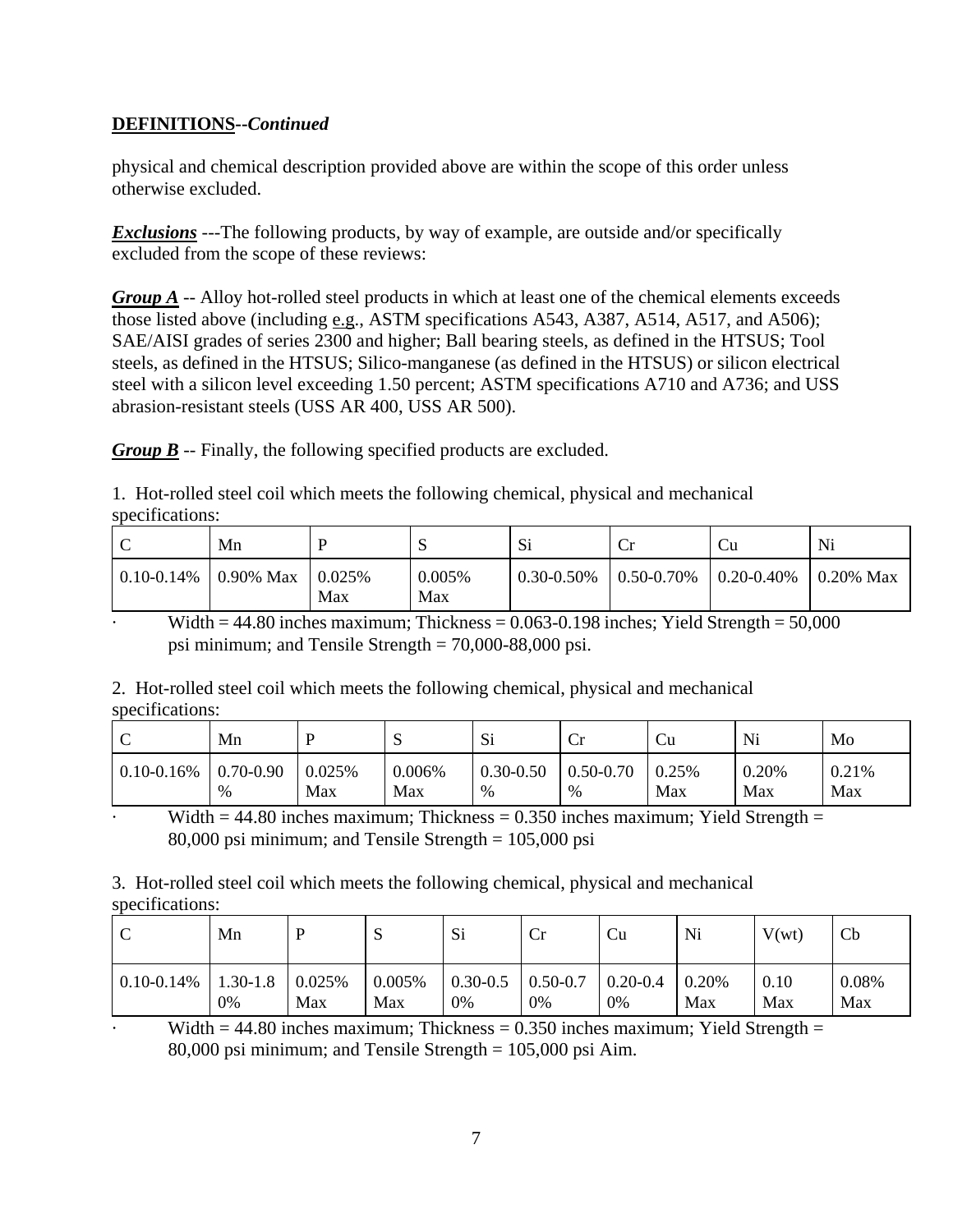4. Hot-rolled steel coil which meets the following chemical, physical and mechanical specifications:

| $0.01 -$<br>1.40%<br>0.025%<br>0.01%<br>0.50%<br>1.00%<br>0.50%<br>0.20%<br>0.005%<br>$0.15\%$ Max<br>Max<br>Max<br>Max<br>Max<br>Max<br>Max<br>Max<br>Max<br>0.07% | $\mathcal{C}$ | Mn | P | دب | Si | Cr | Cu | Ni | Nb | Al |
|---------------------------------------------------------------------------------------------------------------------------------------------------------------------|---------------|----|---|----|----|----|----|----|----|----|
|                                                                                                                                                                     |               |    |   |    |    |    |    |    |    |    |

Note: Treated with Ca.

Width = 39.37 inches; Thickness = 0.181 inches maximum; Yield Strength = 70,000 psi minimum for thicknesses less than or equal to 0.148 inches and 65,000 psi minimum for thicknesses  $> 0.148$  inches; and Tensile Strength = 80,000 psi minimum.

5. Hot-rolled dual phase steel, phase-hardened, primarily with a ferritic-martensitic microstructure, containing 0.9 percent up to and including 1.5 percent silicon by weight, further characterized by either

- $\cdot$  (i) tensile strength between 540 N/mm<sup>2</sup> and 640 N/mm<sup>2</sup> and an elongation percentage greater than or equal to 26 percent for thicknesses of 2 mm and above, or
- $\cdot$  (ii) a tensile strength between 590 N/mm<sup>2</sup> and 690 N/mm<sup>2</sup> and an elongation percentage greater than or equal to 25 percent for thicknesses of 2mm and above.

6. Hot-rolled bearing quality steel, SAE grade 1050, in coils, with an inclusion rating of 1.0 maximum per ASTM E 45, Method A, with excellent surface quality and chemistry restrictions as follows: 0.012 percent maximum phosphorus, 0.015 percent maximum sulfur, and 0.20 percent maximum residuals including 0.15 percent maximum chromium.

7. Grade ASTM A570-50 hot-rolled steel sheet in coils or cut lengths, width of 74 inches (nominal, within ASTM tolerances), thickness of 11 gauge (0.119 inch nominal), mill edge and skin passed, with a minimum copper content of 0.20 percent.

*Firm*.--An individual proprietorship, partnership, joint venture, association, corporation (including any subsidiary corporation), business trust, cooperative, trustee in bankruptcy, or receiver under decree of any court.

*Related firm.*--A firm that your firm solely or jointly owned, managed, or otherwise controlled; a firm that solely or jointly owned, managed, or otherwise controlled your firm; and/or a firm that was solely or jointly owned, managed, or otherwise controlled by a firm that also solely or jointly owned, managed, or otherwise controlled your firm.

*Establishment*.--Each facility of a firm in the United States involved in the production, importation, and/or purchase of hot-rolled steel (as defined above), including auxiliary facilities operated in conjunction with (whether or not physically separate from) such facilities.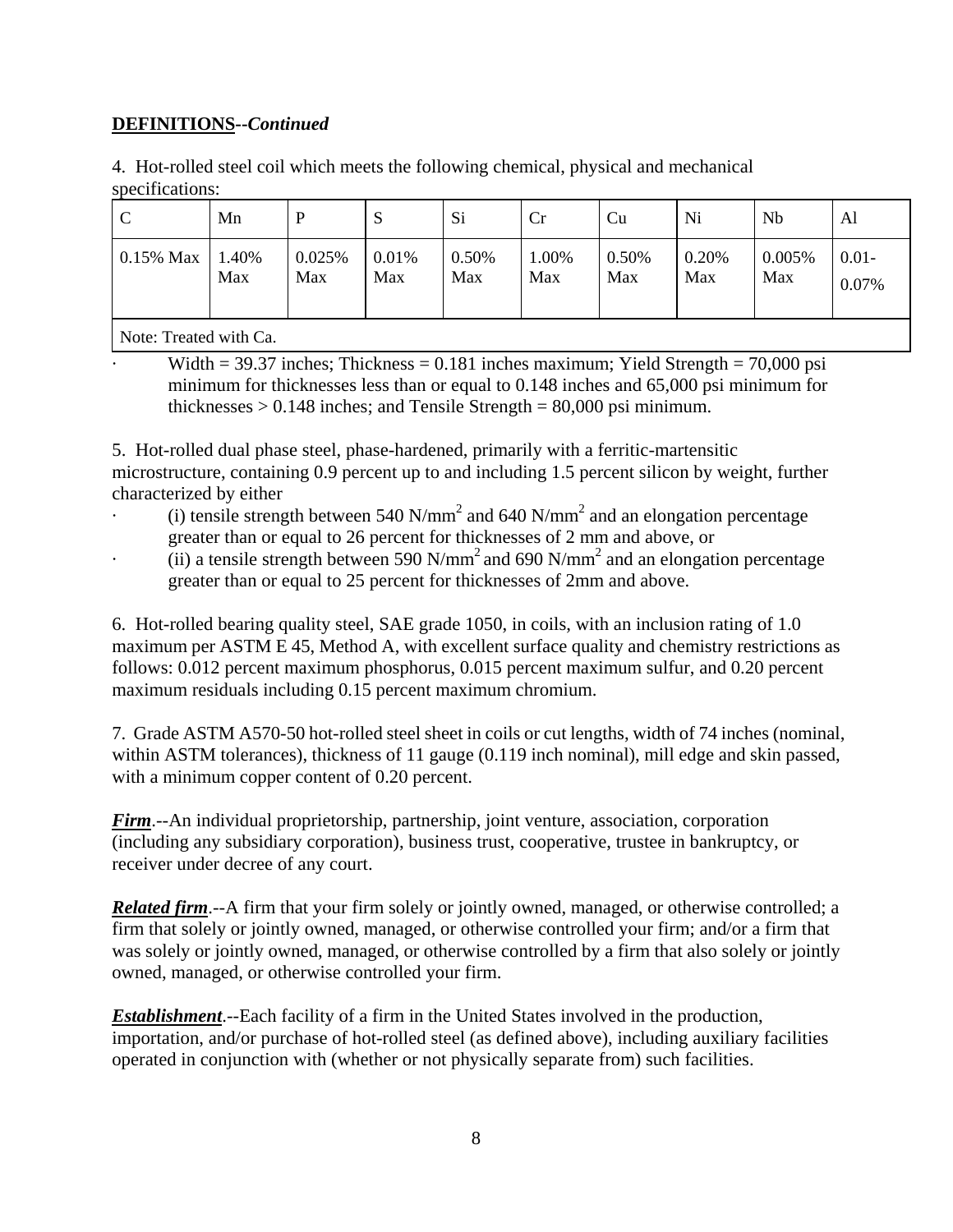*United States*.--For purposes of these reviews, the 50 States, Puerto Rico, the U.S. Virgin Islands, and the District of Columbia.

*Importer*.--Any person or firm engaged, either directly or through a parent company or subsidiary, in importing hot-rolled steel (as defined above) into the United States from a foreign manufacturer or through its selling agent.

*Imports*.--Those products identified for Customs purposes as *imports* for consumption for which your firm was the importer of record (i.e., was responsible for paying any import duty) or consignee (i.e., to which the merchandise was first delivered).

**Import quantities**.--Quantities reported should be net of returns.

*Import values*.--Values reported should be landed, duty-paid values (but not including antidumping and/or countervailing duties) at the U.S. port of entry, including ocean freight and insurance costs, brokerage charges, and normal import duties (i.e., including all charges except inland freight in the United States and antidumping and/or countervailing duties).

*Purchaser*.--Any person or firm engaged, either directly or through a parent company or subsidiary, in purchasing hot-rolled steel (as defined above) from another firm that produces, imports, or otherwise distributes hot-rolled steel. A retail firm that is the importer of record may be considered a purchaser.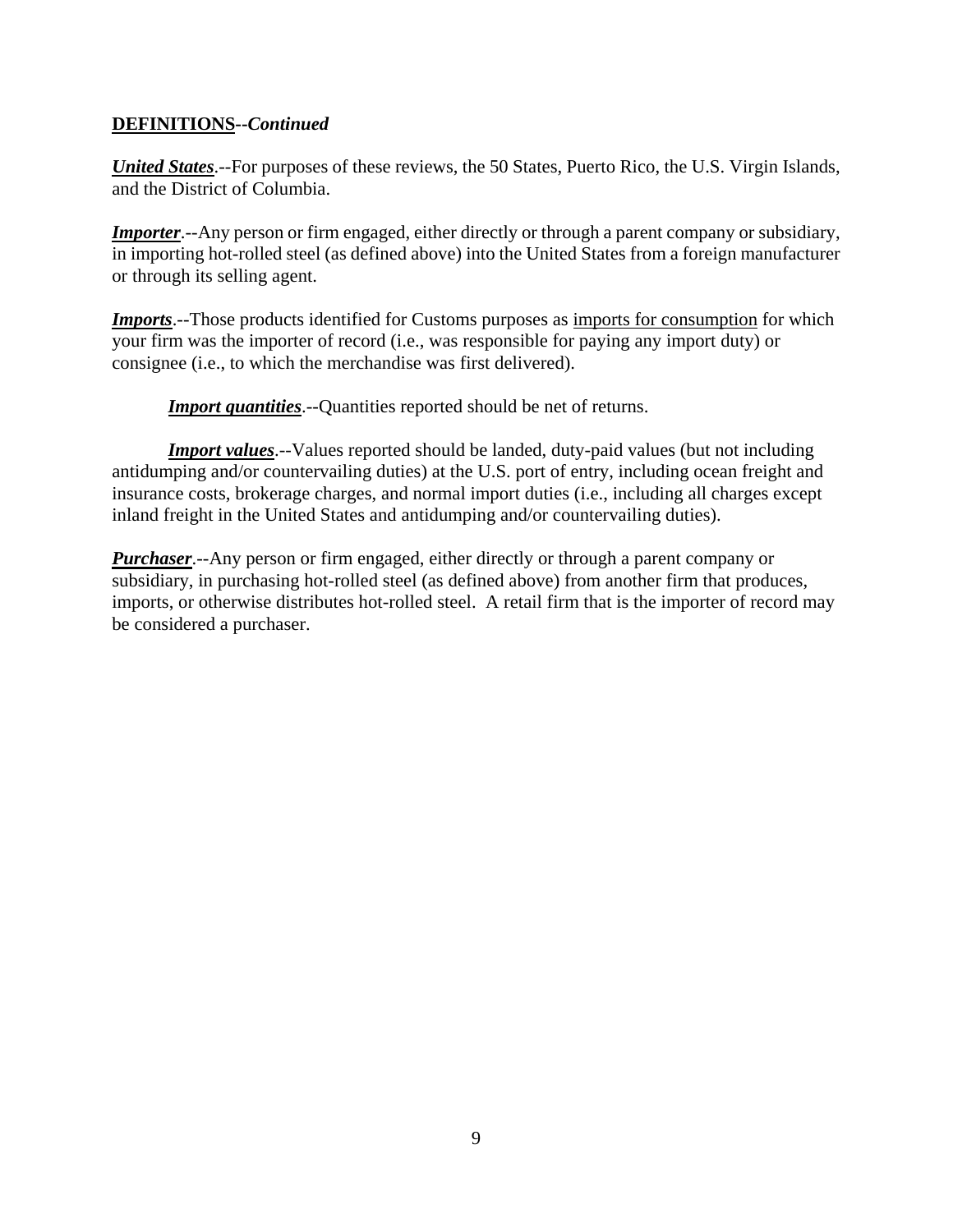*Purchases*.--Purchases from all sources, NOT including direct imports from foreign sources located outside of the United States (which should be reported in an importer questionnaire).

*Purchase quantities*.--Quantities reported should be net of returns.

*Purchase values*.--Values reported should be net values (i.e., gross purchase values less all discounts, allowances, rebates, and the value of returned goods), delivered to your U.S. receiving point.

*Shipments*.--Shipments of products produced in or imported by your U.S. establishment(s). Include shipments to the contracting firm of product produced by your firm under a toll agreement.

*Shipment quantities*.--Quantities reported should be net of returns.

*Shipment values*.--Values reported should be net values (*i.e.*, gross sales values less all discounts, allowances, rebates, prepaid freight, and the value of returned goods), f.o.b. your U.S. point of shipment. The value of domestic shipments to the contracting firm under a toll agreement is the conversion fee (including profit).

## *Types of shipments*:

*U.S. shipments*.--Commercial shipments, internal consumption, and transfers to related firms within the United States.

*Commercial shipments*.--Shipments, other than internal consumption and transfers to related firms, within the United States.

*Internal consumption*.--Product consumed internally by your firm.

*Transfers to related firms*.--Shipments made to related domestic firms.

*Export shipments*.--Shipments to destinations outside the United States, including shipments to related firms.

*Inventories*.--Finished goods inventory, not raw materials or work-in-progress.

#### **The following definitions apply only to the PRODUCER QUESTIONNAIRE.**

*Average production capacity*.--The level of production that your establishment(s) could reasonably have expected to attain during the specified periods. Assume normal operating conditions (i.e., using equipment and machinery in place and ready to operate; normal operating levels (hours per week/weeks per year) and time for downtime, maintenance, repair, and cleanup; and a typical or representative product mix).